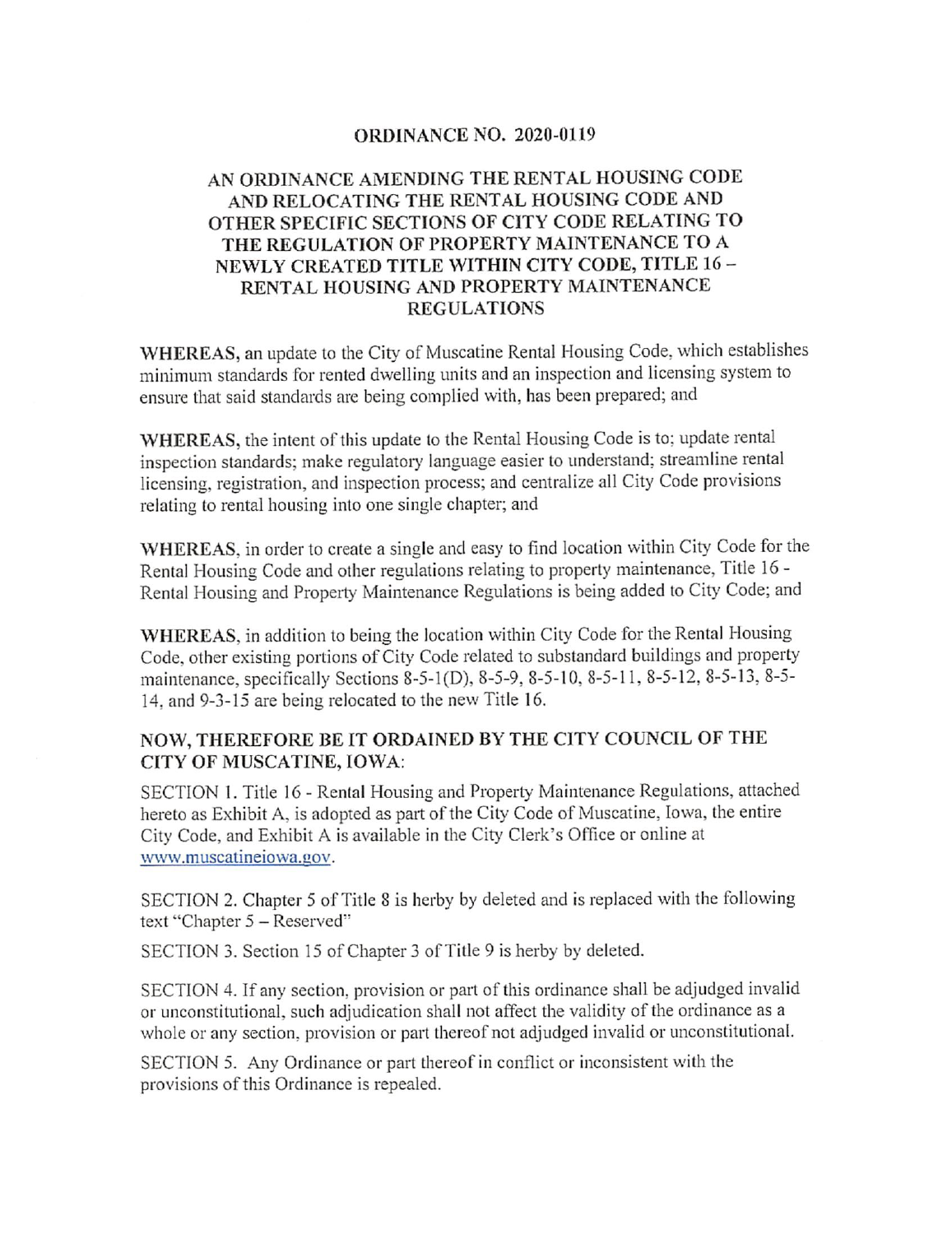SECTION 6. This ordinance shall be in effect from and after the passage and approval an publication of this ordnance, as provided by law

PASSED, APPROVED AND ADOPTED this 2<sup>nd</sup> day of April, 2020.



By the City Council of the City of Muscatine, Iowa

Diana L. Broderson, Mayor

Greg Jenkins Interim City Clerk

First Reading:  $4.8.9080$ <br>Second Reading:  $4.9.8090$ <br>Third Reading:<br>Publication:  $4 - 16 - 2020$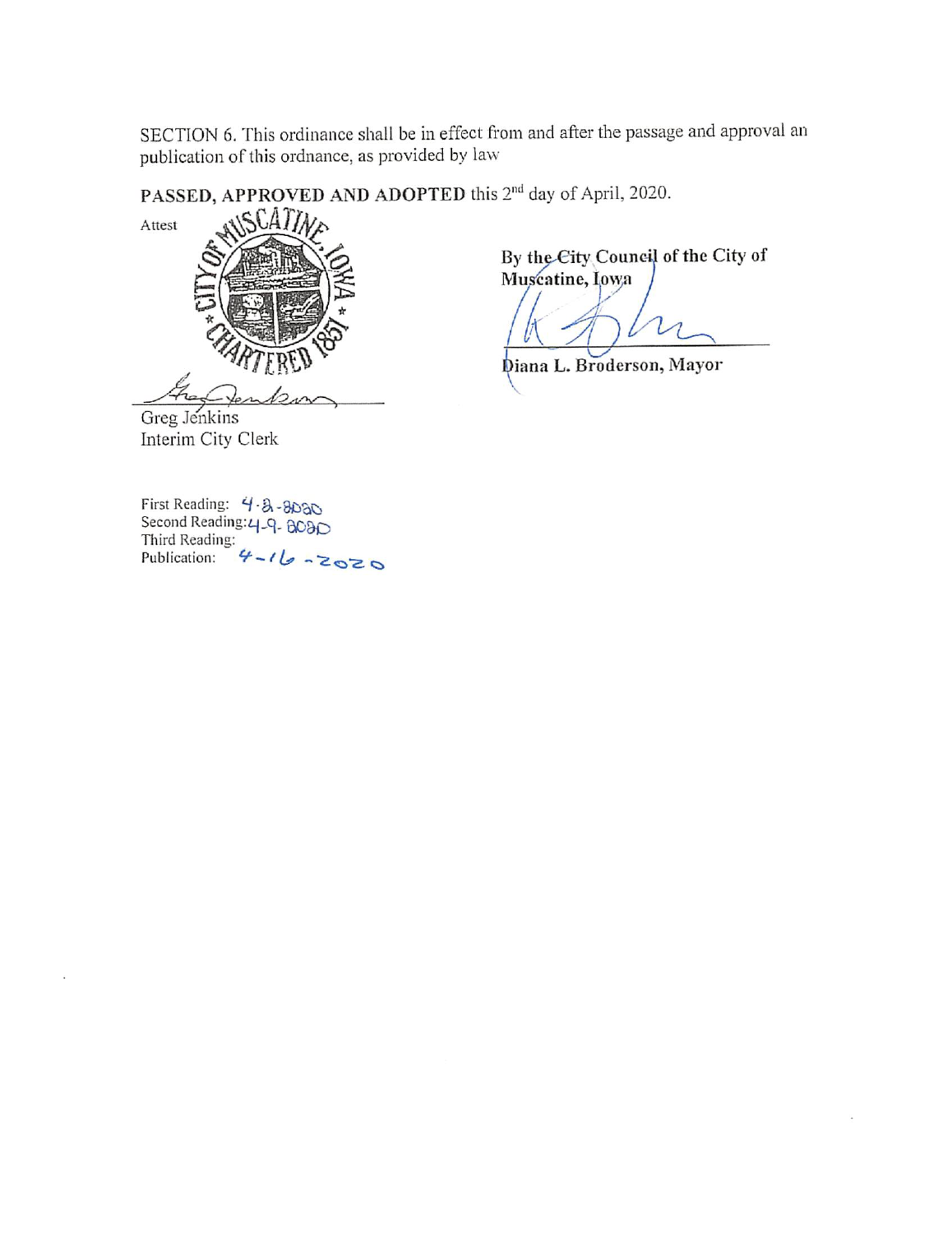

Planning · Zoning · Building Safety · Construction Inspection Services · Public Health · Housing Inspections · Code Enforcement

#### MEMORANDUM

- To: Mayor and City Council Members
- Cc: Greg Jenkins, Interim City Administrator Jodi Royal-Godwin, Community Development Director
- From: Andrew Fangman, Assistant Community Development

April 2, 2020 Date:

An Ordinance Amending the Rental Housing Code and Relocating the Rental Re: Housing Code and Other Specific Sections of City Code Relating to the Regulation of Property Maintenance to a Newly Created Title Within City Code, Title 16 -Rental Housing and Property Maintenance Regulations

The attached ordinance is the culmination of a nearly year long process to update the City's rental housing regulations. As directed by a consensus of City Council at the March 12<sup>th</sup> in depth meeting, this ordinance adopts the draft of the rental housing code that was presented to City Council. In addition to adopting the updated rental housing code, this ordinance will relocate, to a new title, within City Code the rental housing code and certain other property maintenance regulations.

Currently rental housing regulations are located within Chapter 5 of Title 8 of City Code. To better organize and to make City Code easier to use, the changes made by ordinance would limit the topics covered by Title 8 to regulations related to construction and renovation activities. The remaining chapters of Title 8 would adopt the Building Code, Electrical Code, Plumbing Code, Mechanical Code, Fuel Gas Code, and the Residential Building Code; additional it will regulation the demolition and the moving of building, as well as the assigning of addresses.

This ordinance adds a new title to City Code, Title  $16 -$  Rental Housing and Property Maintenance Regulations. The intent of this new Title is to create a single space in City Code for regulations relating to required maintenance, upkeep, and conditions of property, and the process by which these regulations are implemented. The update rental housing code is to be added as a chapter in this new title.

In addition to the rental housing regulations, Chapter 5 of Title 8 also contains regulations relating to substandard buildings, and also the process by which appeals relating to rental housing regulations or substandard buildings are heard. These portion of Chapter 5 of Title 8 (Section 8-5-9 through 8-5-14) will be relocated to the new Title 16, with no changes made, other than location within City Code.

The proposed Title 16 is also structured in a way to accommodate the possible future adoption of a property maintenance code. Council has previously indicated a desire to adopt more comprehensive regulations of the minimum maintenance standards for all properties, and not just rental properties. With the completion of the process to update the rental housing code, bringing several options for property maintenance regulations for City Council consideration, will be a top priority of staff.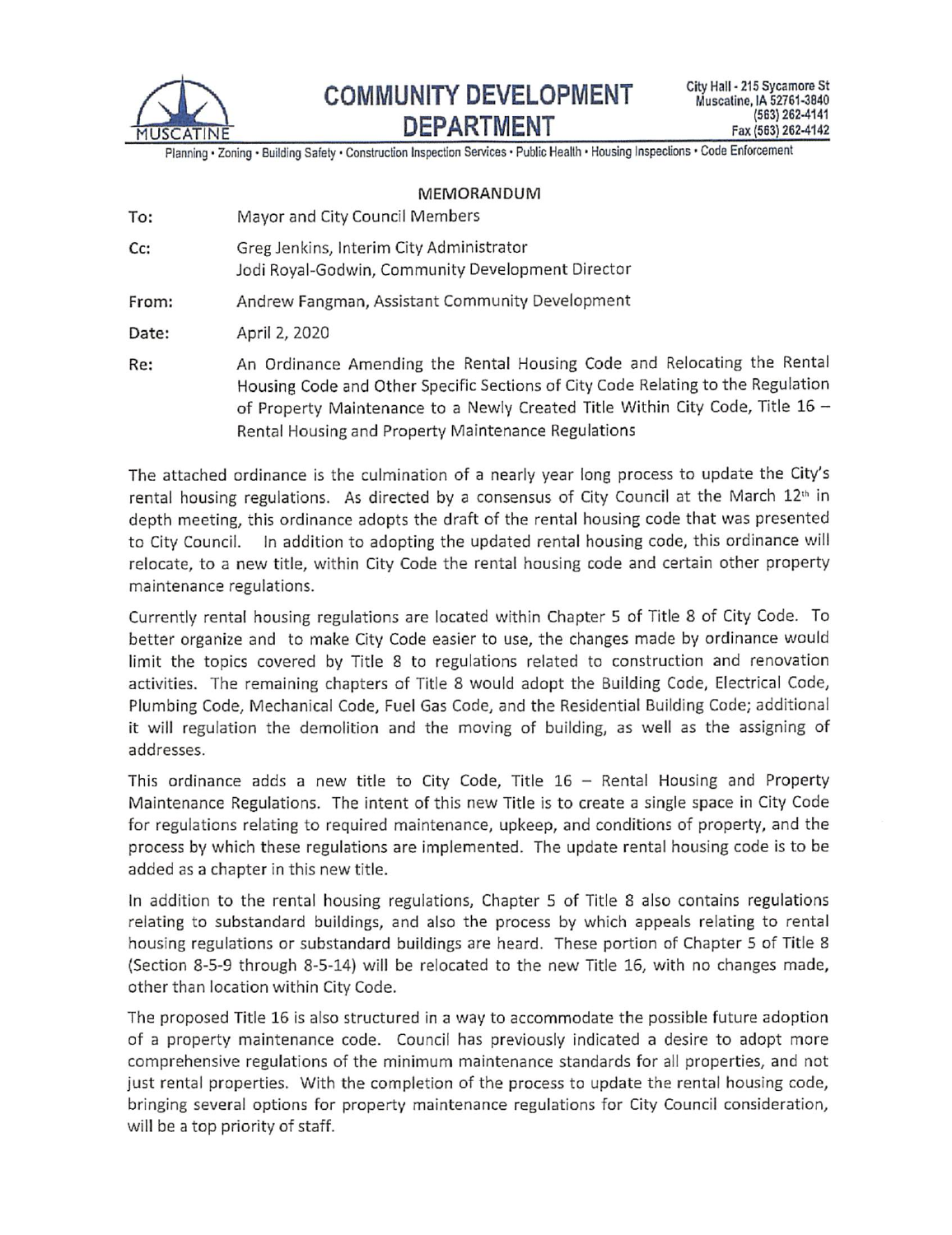# \*\*\* Proof of Publication \*\*\*

The undersigned, being first duly sworn, on oath does say that he/she is an authorized employee of THE MUSCATINE JOURNAL, morning edition, a daily newspaper printed and published by Lee Enterprises, Incorporated, in the City of Davenport, Scott County, lowa, and that a notice, a printed copy of which is made a part of this affidavit, was published in said THE MUSCATINE JOURNAL, on the dates listed below.

CITY OF MUSCATINE- Legals account

215 Sycamore Street MUSCATINE, IA 52761

**ORDER NUMBER** 68295

The affiant further deposes and says that all of the facts set forth in the foregoing affidavit are true as he/she verily believes.

Non P

Section: Notices & Legals Category: 2635 Legal Ordinance PUBLISHED ON: 04/23/2020

> **TOTAL AD COST:** FILED ON:

67.72 4/23/2020

Subscribed and sworn to before me by said affiant this  $23$  day of  $20Z$ 

Notary Public in and for Scott County, Iowa

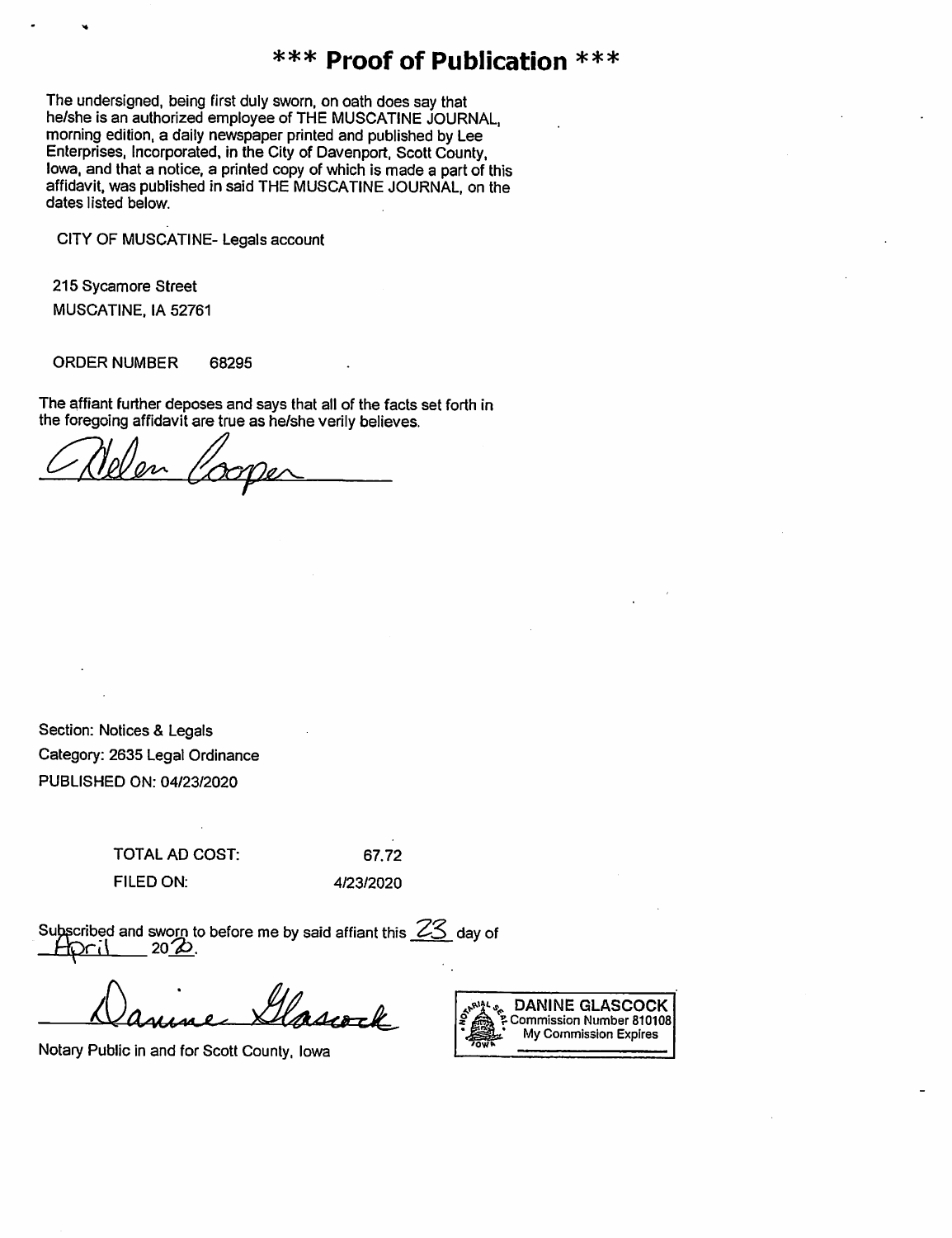## \*\*\* Proof of Publication \*\*\*

۰.

NOTICE<br>
ORDINANCE NO. 2020-0119<br>
AN ORDINANCE AMENDING THE<br>
CATING THE RENTAL HOUSING CODE<br>
CATING THE RENTAL HOUSING CODE<br>
AND OTHER SPECIFIC SECTIONS OF<br>
CITY CODE RELATING TO THE REGULATION OF PROPERTY MAINTENANCE<br>
TO A

NANCE REGULATIONS<br>
WHEREAS, an update to the City of<br>
MMCE REGULATIONS<br>
containe Rental Housing Code, which<br>
destablishes minimum standards for rented<br>
develing units and an inspection and<br>
flecting in the standards for re

Cient is cliented to online at www.intistant<br>The rental housing codo boom updated to<br>the chieve the following goals: simplification<br>of the rental licensing process, making<br>applicable standards easier to under-<br>stand, to up

stand, we update satisfaction with the process.<br>Improve customer satisfaction with the<br>process. the content of a normal registration, and inspection process the<br>requirement for annual registration and<br>set if the equirement